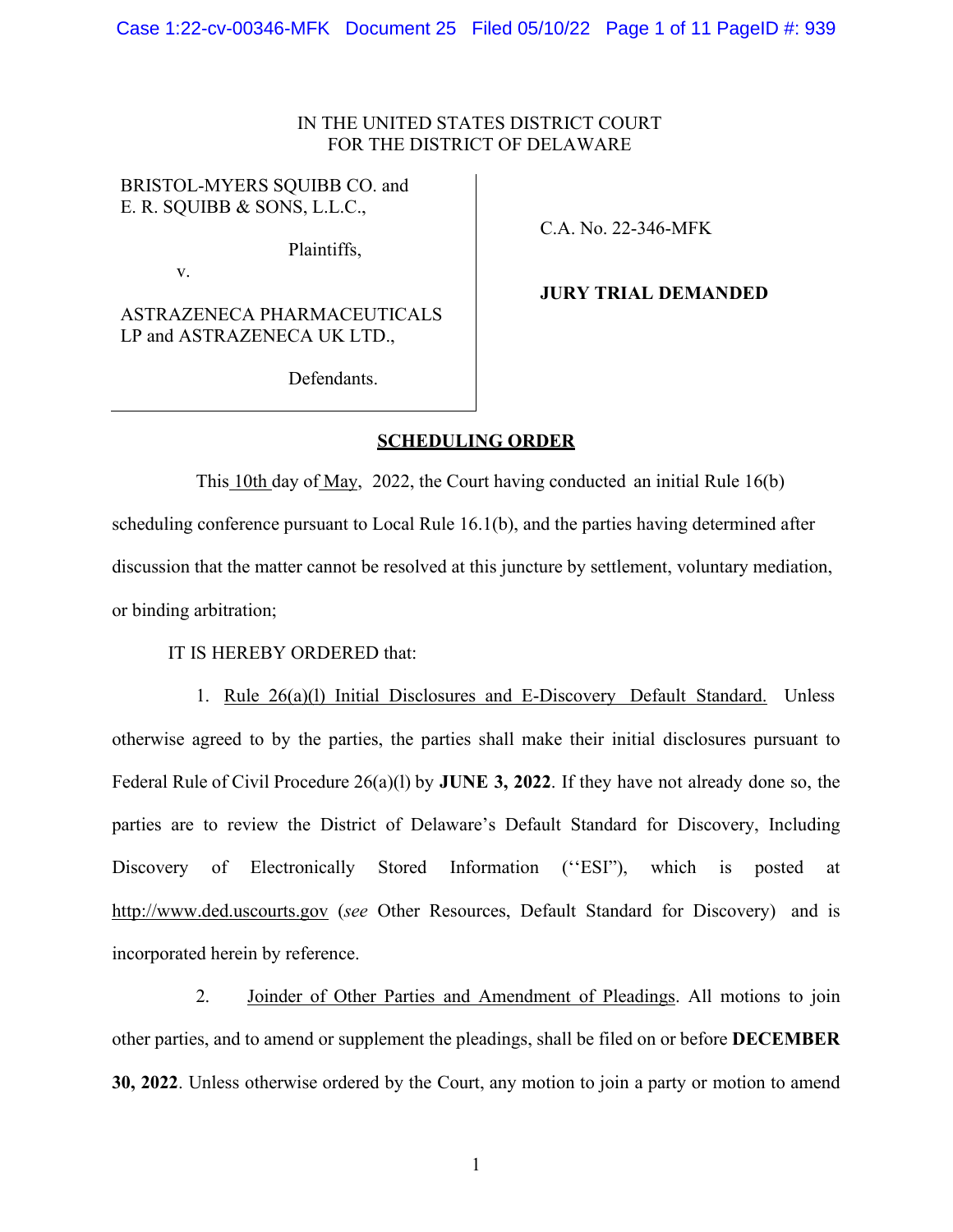the pleadings shall be made pursuant to the procedures set forth in Paragraphs  $6(g)$  and 7.

3. Application to Court for Protective Order. Should counsel find it will be necessary to apply to the Court for a protective order specifying terms and conditions for the disclosure of confidential information, counsel should confer and attempt to reach an agreement on a proposed form of order and submit it to the Court by **JUNE 3, 2022**. Should counsel be unable to reach an agreement on a proposed form of order, counsel must follow the provisions of Paragraph  $6(g)$  below.

4. Papers Filed Under Seal. In accordance with section G of the District of Delaware's Revised Administrative Procedures Governing Filing and Service by Electronic Means, a redacted version of any sealed document shall be filed electronically within seven (7) days of the filing of the sealed document.

5. Disclosures. Absent agreement among the parties, and approval of the Court:

(a) By **JUNE 3, 2022**, Plaintiffs shall identify the accused product(s), including accused methods and systems, and its damages model, as well as the asserted patent(s) that the accused product(s) allegedly infringe(s). Plaintiffs shall also produce the file history for each asserted patent.

(b) By **JUNE 17, 2022**, Defendants shall produce core technical documents related to the accused product(s), sufficient to show how the accused product(s) work(s), including but not limited to non-publicly available operation manuals, product literature, schematics, and specifications. Defendants shall also produce sales figures for the accused product(s).

(c) By **JULY 8, 2022**, Plaintiffs shall produce an initial claim chart relating each known accused product to the asserted claims each such product allegedly infringes. Plaintiffs will narrow the number of asserted claims for all asserted patents to no more than 50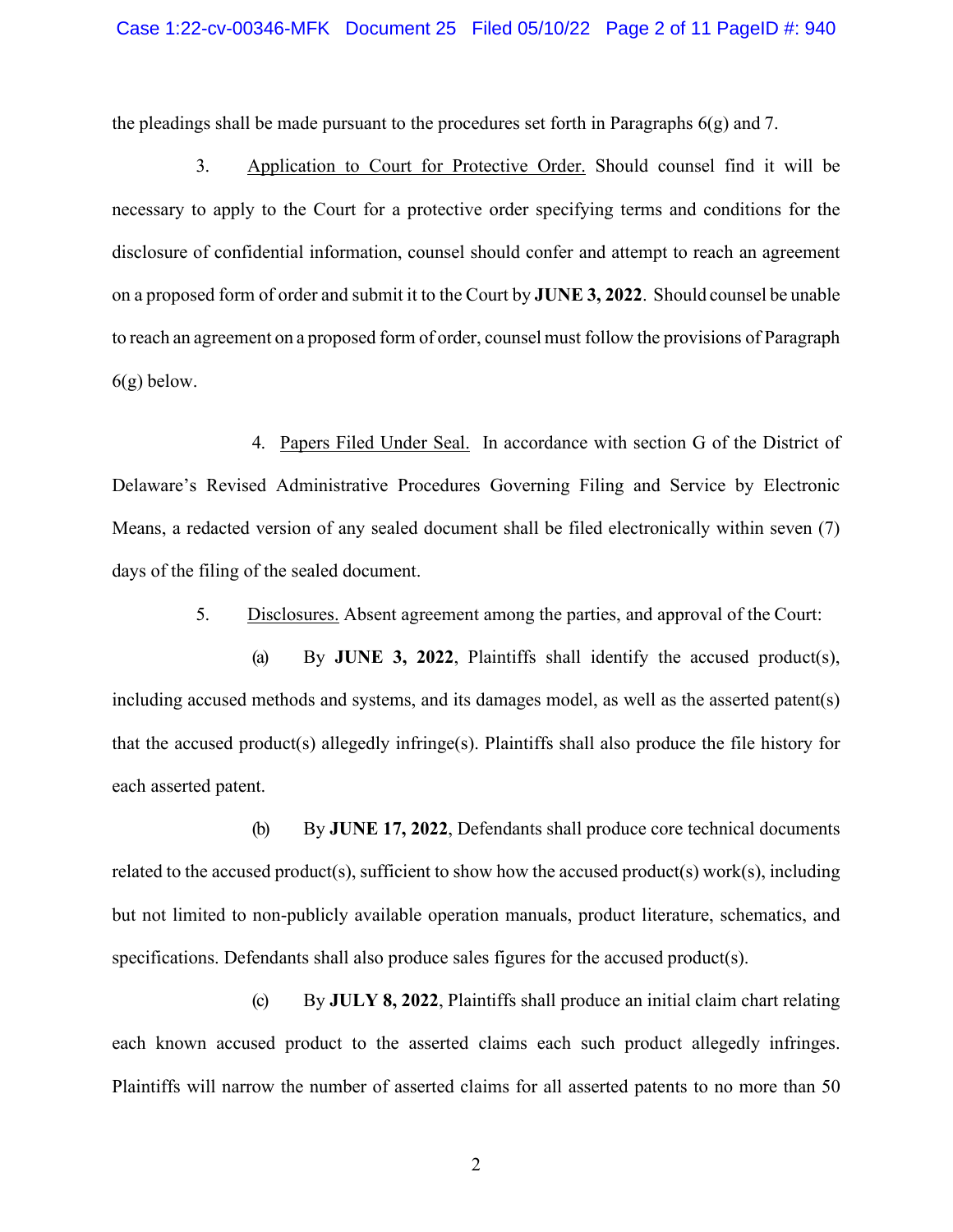total asserted claims overall.

(d) By **JULY 22, 2022**, Defendants shall produce initial non-infringement contentions and initial invalidity contentions for each asserted claim, as well as the known related invalidating references. Defendants will narrow the asserted invalidity grounds for all asserted patents to no more than 50 total prior art and non-prior art grounds overall.

(e) By **MAY 5, 2023**, Plaintiffs shall provide final infringement contentions. By the deadline for submitting final infringement contentions or within 7 days of the claim construction order, whichever is later, Plaintiffs will narrow the number of asserted claims for all asserted patents to no more than 20 total asserted claims overall.

(f) By **MAY 19, 2023**, Defendants shall provide final invalidity contentions. By the deadline for submitting final invalidity contentions or within 7 days after Plaintiffs narrow the number of asserted claims as described in paragraph  $5(e)$  above, whichever is later, Defendants will narrow the asserted invalidity grounds for all asserted patents to no more than 25 total prior art and non-prior art grounds overall.

6. Discovery. Unless otherwise ordered by the Court or agreed to by parties, the limitations on discovery set forth in the Federal Rules shall be strictly observed.

(a) Fact Discovery Cut Off. All fact discovery in this case shall be initiated so that it will be completed on or before **JUNE 16, 2023**.

(b) Document Production. Document production shall be substantially complete by **DECEMBER 16, 2022**.

(c) Requests for Admission. There is no maximum number of requests for admission permitted for each side.

(d) Interrogatories.

i. A maximum of 25 interrogatories, including contention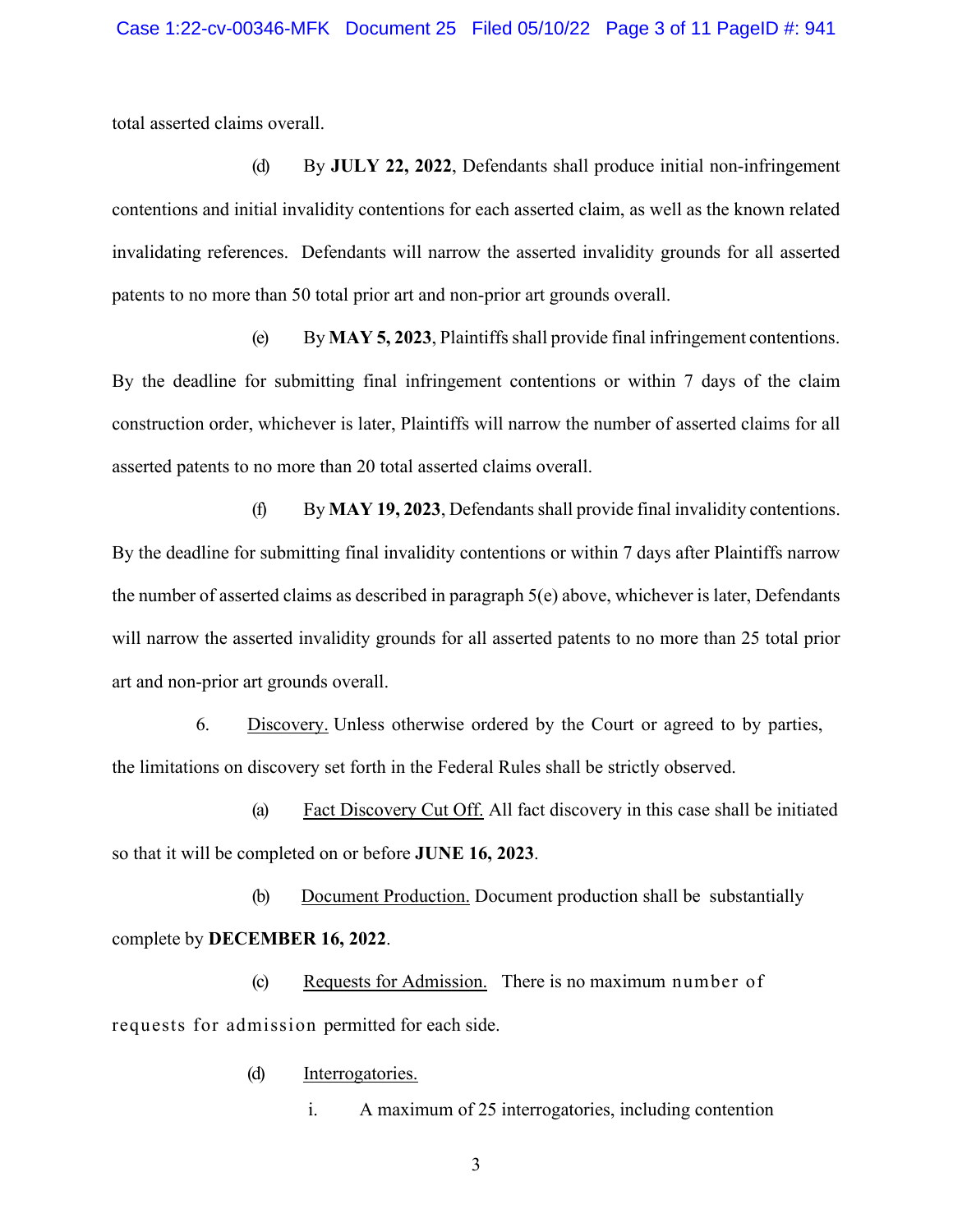interrogatories, are permitted for each side.

ii. The Court encourages the parties to serve and respond to contention interrogatories early in the case. In the absence of agreement among the parties, contention interrogatories, if filed, shall first be addressed by the party with the burden of proof. The adequacy of all interrogatory answersshall be judged by the level of detail each party provides (*i.e.*, the more detail a party provides, the more detail a party shall receive).

(e) Depositions.

i. Limitation on Hours for Deposition Discovery. Each side is limited to a total of 120 hours of taking testimony of fact witnesses by deposition upon oral examination.

### (f) Disclosure of Expert Testimony.

i. Expert Reports. For the party who has the initial burden of proof on the subject matter, the initial Federal Rule of Civil Procedure 26(a)(2) disclosure of expert testimony is due on or before **JULY 28, 2023**. The supplemental disclosure to contradict or rebut evidence on the same matteridentified by another party, including identification of opinions related to secondary considerations of nonobviousness, is due on or before **AUGUST 25, 2023**. Reply expert reports from the party with the initial burden of proof are due on or before **SEPTEMBER 22, 2023**. No other expert reports will be permitted without either the consent of all parties or leave of the Court. Along with the submissions of the expert reports, the parties shall advise of the dates and times of their experts' availability for deposition.

ii. Objections to Expert Testimony. To the extent any objection to expert testimony is made pursuant to the principles announced in *Daubert v. Merrell Dow Pharmaceuticals, Inc.,* 509 U.S. 579 (1993), as incorporated in Federal Rule of Evidence 702, it shall be made by motion no later than the deadline for dispositive motions set forth herein, unless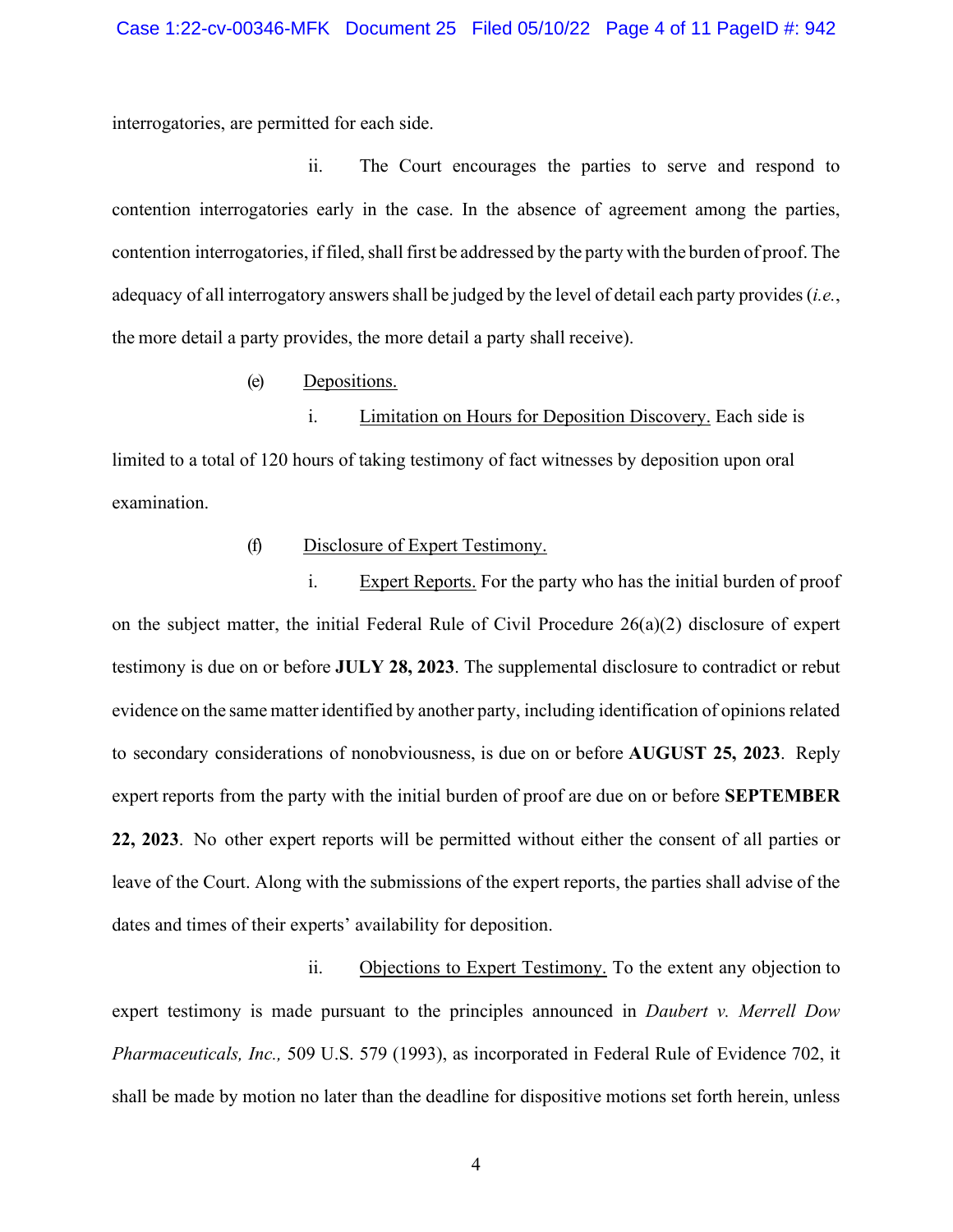otherwise ordered by the Court. Briefing on such motions is subject to the page limits set out in connection with briefing of case dispositive motions.

iii. Expert Discovery Cut-Off. All expert discovery in this case shall be initiated so that it will be completed on or before **OCTOBER 27, 2023**.

(g) Discovery Matters and Disputes Relating to Protective Orders.

i. Should counsel find, after a reasonable effort pursuant to District of Delaware Local Rule 7.1.1 that they are unable to resolve a discovery matter or a dispute relating to a protective order, the parties shall notify the Court's staff and request how to proceed forward, whether by letter briefs or otherwise.

ii. Unless the Court sets a different schedule or orders that the dispute be heard without briefing, the party seeking relief shall file with the Court a letter, not to exceed three (3) pages, outlining the issues in dispute and its position on those issues. Within three business days of the initial letter being filed, any party opposing the application for relief may file a letter, not to exceed three (3) pages, outlining that party's reasons for its opposition.

7. Motions to Amend / Motions to Strike.

(a) Any motion to amend (including a motion for leave to amend) a pleading or any motion to strike any pleading or other document shall be made pursuant to the discovery dispute procedure set forth in Paragraph 6(g) above.

(b) Any such motion shall attach the proposed amended pleading as well as a "redline" comparison to the prior pleading or attach the document to be stricken.

8. Technology Tutorials. The parties' technology tutorials shall be submitted on or before **MARCH 17, 2023**, unless both parties agree to forgo submission of technology tutorials.

9. Claim Construction Issue Identification. On **OCTOBER 7, 2022**, the parties shall exchange a list of those claim term(s)/phrase(s) that they believe need construction. On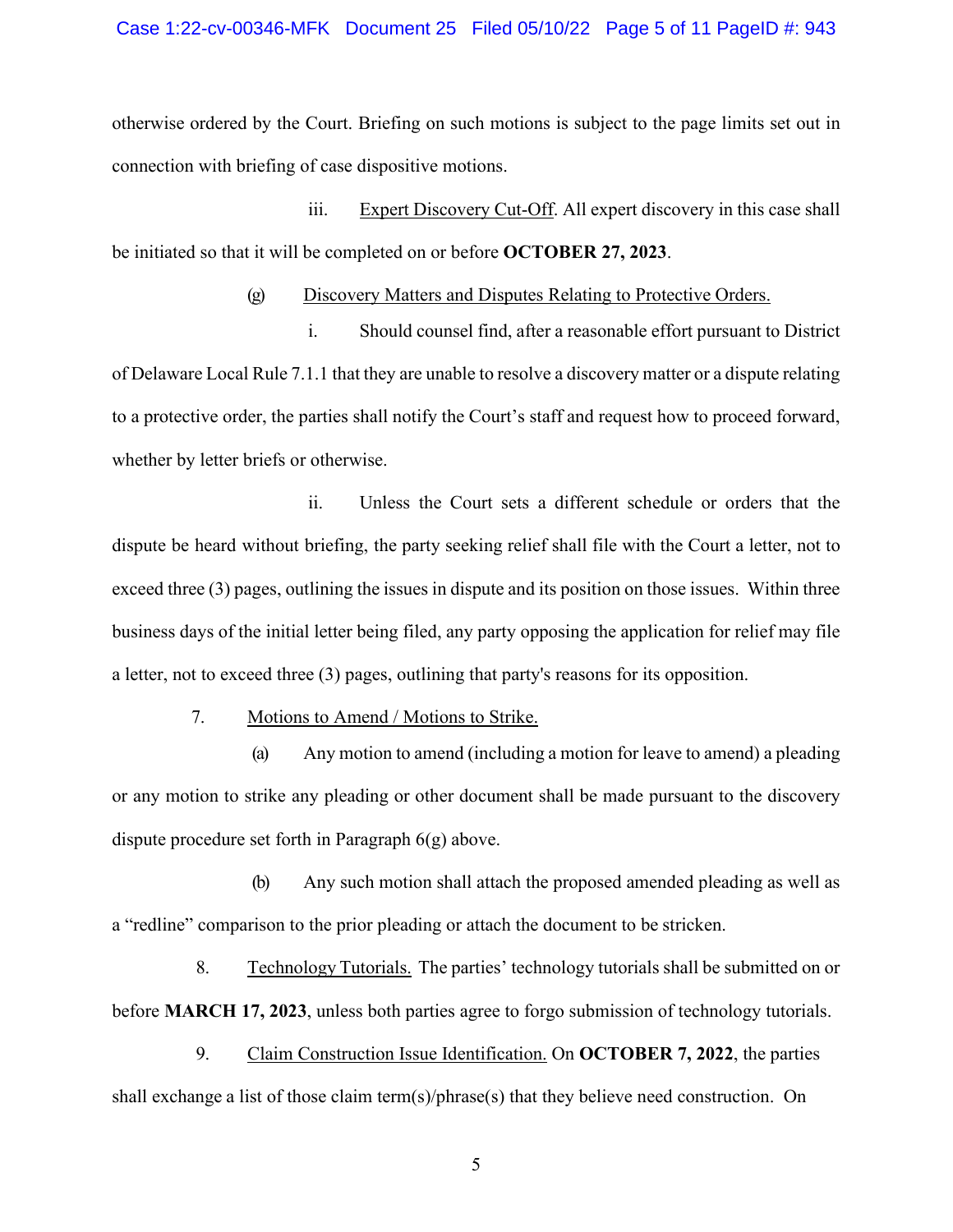**OCTOBER 28, 2022**, the parties shall exchange their proposed claim construction of those term(s)/phrase(s). This document will not be filed with the Court. Subsequent to exchanging that list, the parties will meet and confer to prepare a Joint Claim Construction Chart to be submitted on **JANUARY 27, 2023**, one week before Plaintiffs' opening claim construction brief is filed. The parties' Joint Claim Construction Chart should identify for the Court the term(s)/phrase(s) of the claim(s) in issue, and should include each party's proposed construction of the disputed claim language with citation(s) only to the intrinsic evidence in support of their respective proposed constructions. A separate JOINT APPENDIX OF INTRINSIC EVIDENCE (including copies of the patent(s) at issue) shall be filed along with the Joint Claim Construction Chart.

10. Claim Construction Briefing. The Parties shall refer to any intrinsic evidence by name and cite to it by Joint Appendix page number in their respective claim construction briefs. The parties shall refer to any extrinsic evidence submitted with their brief by Exhibit Number or Letter. On **FEBRUARY 3, 2023**, Plaintiffs shall file their opening claim construction brief along with any extrinsic evidence relied on in that brief attached as exhibits to an attorney declaration. On **FEBRUARY 17, 2023**, Defendants shall file their Answering Claim Construction Brief along with any extrinsic evidence relied on in that brief attached as exhibits to an attorney declaration. On **MARCH 3, 2023**, Plaintiffs shall file their Reply Claim Construction Brief along with any extrinsic evidence relied on in that brief attached as exhibits to an attorney declaration

11. Hearing on Claim Construction. Beginning at **10:30** Eastern time on **APRIL 7, 2023**, the Court will hear argument on claim construction. The parties need not include any general summaries of the law relating to claim construction in their presentations to the Court. The parties shall notify the Court, by joint letter submission, no later than **MARCH 17, 2023**, the amount of time they are requesting be allocated to them for the hearing.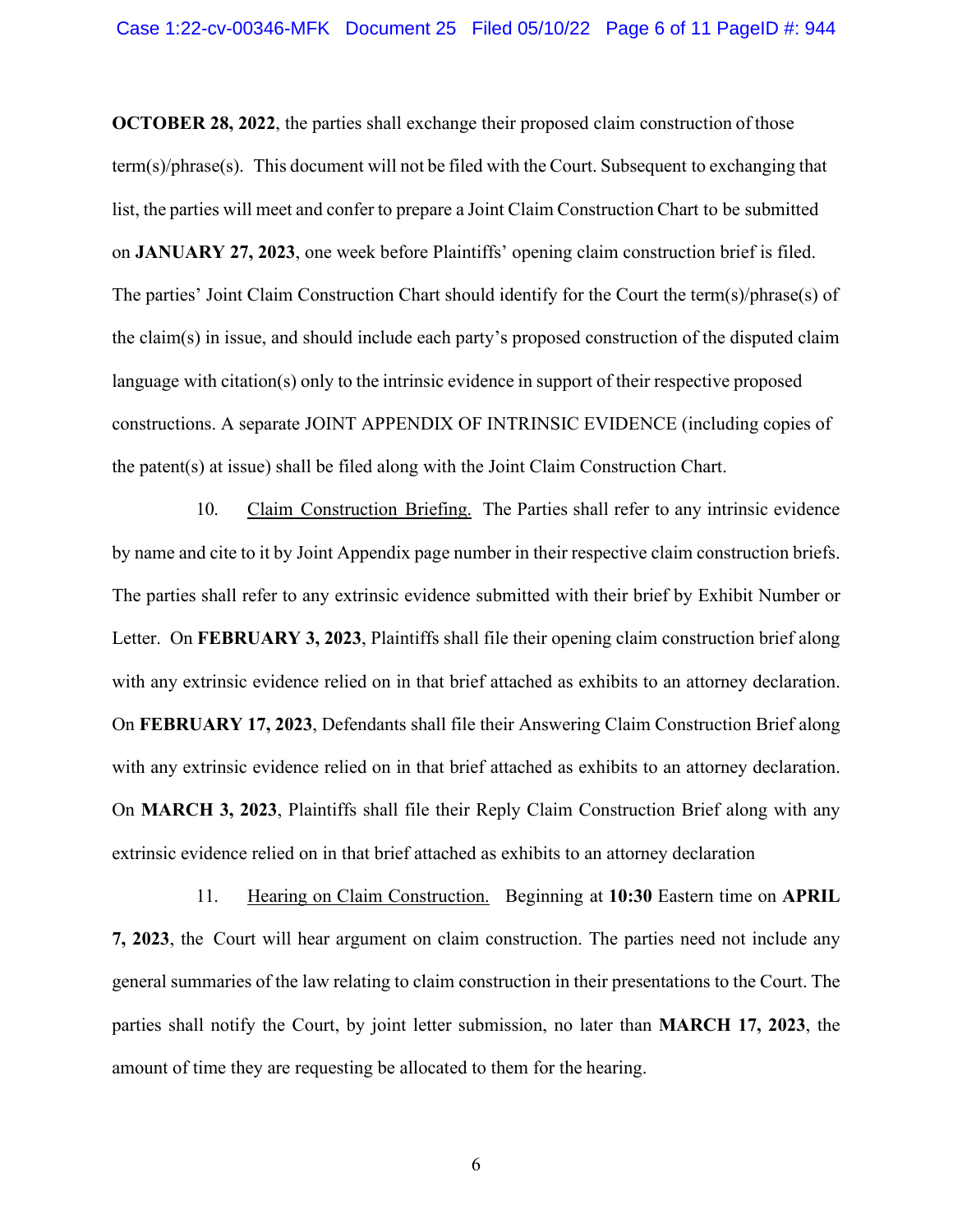#### 12. Case Dispositive Motions.

(a) All case dispositive motions, an opening brief, and affidavits, if any, in support of the motion shall be served and filed on or before **NOVEMBER 10, 2023**. Briefing will be presented pursuant to the District of Delaware's Local Rules. No case dispositive motion under Rule 56 may be filed more than ten (10) days before the above date without leave of the Court.

(b) Concise Statement of Facts Requirement. Any motion for summary judgment shall be accompanied by a separate concise statement, not to exceed six (6) pages, which details each material fact which the moving party contends is essential for the Court's resolution of the summary judgment motion (not the entire case) and as to which the moving party contends there is no genuine issue to be tried. Each fact shall be set forth in a separate numbered paragraph and shall be supported by specific citation(s) to the record.

Any party opposing the motion shall include with its opposing papers a response to the moving party's concise statement, not to exceed six (6) pages, which admits or disputes the facts set forth in the moving party's concise statement on a paragraph-by-paragraph basis. To the extent a fact is disputed, the basis of the dispute shall be supported by specific citation(s) to the record. Failure to respond to a fact presented in the moving party's concise statement of facts shall indicate that fact is not in dispute for purposes of summary judgment. The party opposing the motion may also include with its opposing papers a separate concise statement, not to exceed four (4) pages, which sets forth material facts as to which the opposing party contends there is a genuine issue to be tried. Each fact asserted by the opposing party shall also be set forth in a separate numbered paragraph and shall be supported by specific citation(s) to the record.

The moving party shall include with its reply papers a response to the opposing party's concise statement of facts, not to exceed four (4) pages, on a paragraph-by-paragraph basis. Failure to respond to a fact presented in the opposing party's concise statement of facts shall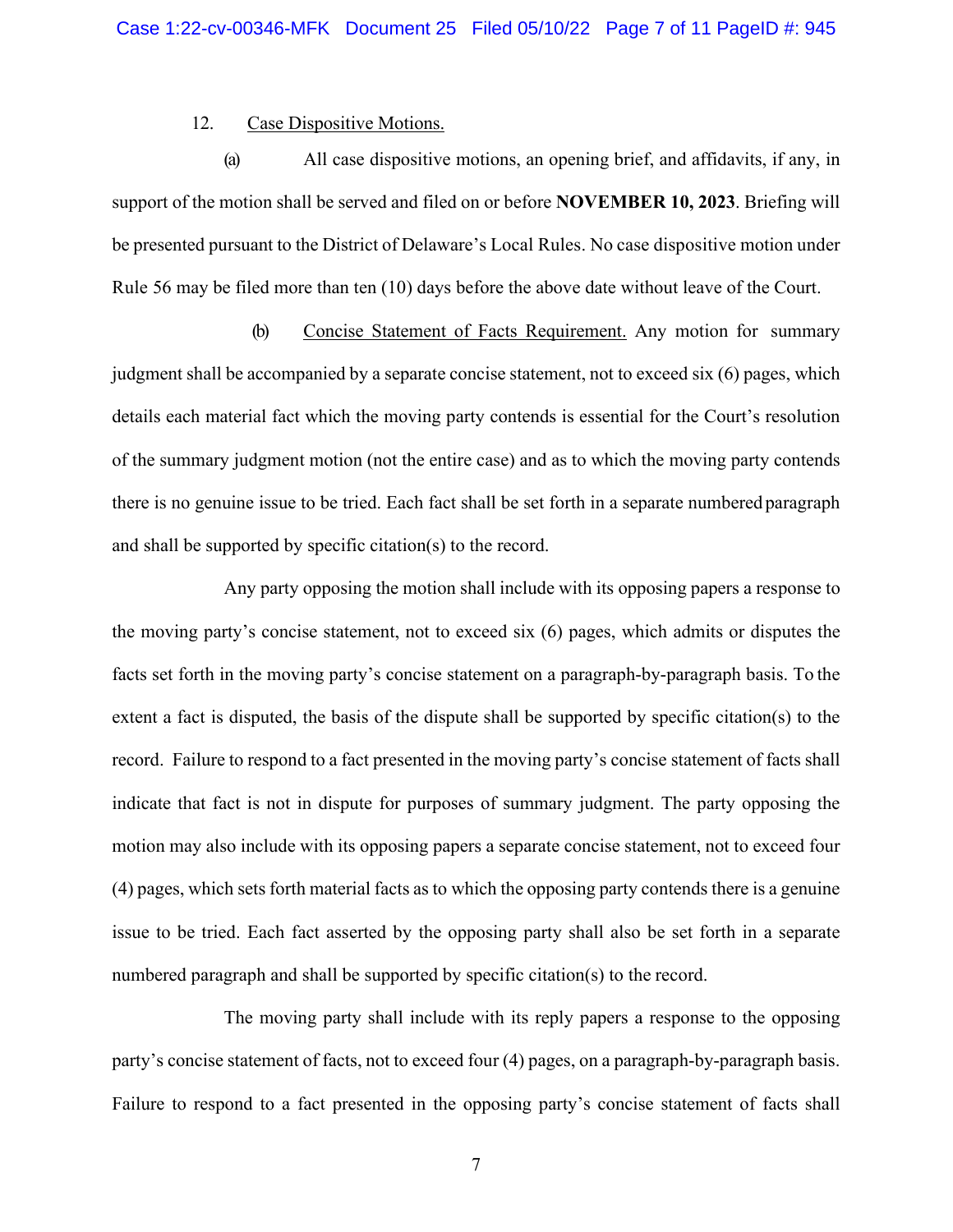indicate that fact remains in dispute for purposes of summary judgment.

(c) Page limits combined with *Daubert* motion page limits. Each party is permitted to file as many case dispositive motions as desired provided, however, that each *SIDE*  will be limited to a combined total of 40 pages for all opening briefs, a combined total of 40 pages for all answering briefs, and a combined total of 20 pages for all reply briefs regardless of the number of case dispositive motions that are filed. In the event that a party files, in addition to a case dispositive motion, a *Daubert* motion to exclude or preclude all or any portion of an expert's testimony, the total amount of pages permitted for all case dispositive and *Daubert* motions shall be increased to 50 pages for all opening briefs, 50 pages for all answering briefs, and 25 pages for all reply briefs for each *SIDE.*

13. Applications by Motion. Except as otherwise specified herein, any application to the Court shall be by written motion. Any non-dispositive motion should contain the statement required by District of Delaware Local Rule 7.1.1.

14. Motions in Limine. Any motions in limine must be filed and served no later than fourteen (14) days before the final pretrial conference; any responses must be filed and served no later than seven (7) days before the final pretrial conference. Absent prior leave of court, motions in limine are limited to a total of 15 pages per side, and responses to motions in limine are likewise limited to a total of 15 pages per side. Separate in limine requests and responses may be combined in a single filing.

15. Pretrial Conference. On **APRIL 12, 2024**, the Court will hold a pretrial conference in Court with counsel beginning at **10:00 AM ET**. Unless otherwise ordered by the Court, the parties should assume that filing the pretrial order satisfies the pretrial disclosure requirement of Federal Rule of Civil Procedure 26(a)(3). The parties shall file with the Court the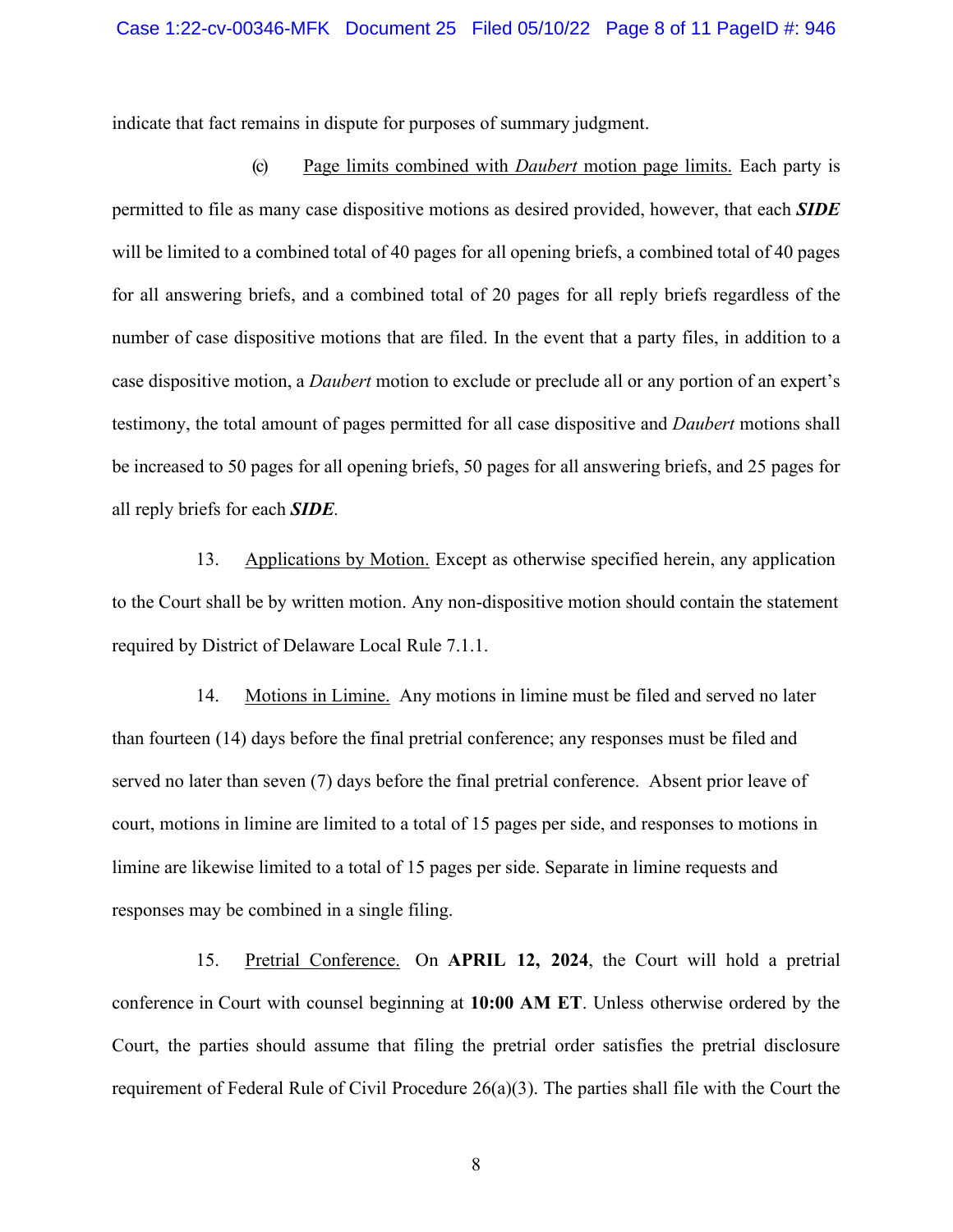joint proposed final pretrial order in compliance with Judge Kennelly's Final Pretrial Order Requirements<sup>[1](#page-8-0)</sup> by MARCH 26, 2024. Unless otherwise ordered by the Court, the parties shall comply with the timeframes set forth in Exhibit A for the preparation of the joint proposed final pretrial order.

16. Trial. This matter is scheduled for a five (5) day jury trial beginning at 9:30 a.m. on **APRIL 22, 2024**, with the subsequent trial days beginning at 9:00 a.m. Until the case is submitted to the jury for deliberations, the jury will be excused each day at 4:30 p.m. The trial will be timed, as counsel will be allocated a total number of hours in which to present their respective cases.

17. Judgment on Verdict and Post-Trial Status Report. Within seven (7) days after a jury returns a verdict in any portion of a jury trial, the parties shall jointly submit a form of order to enter judgment on the verdict. At the same time, the parties shall submit a joint status report, indicating among other things how the case should proceed and listing any post-trial motions each party intends to file.

18. Post-Trial Motions. Unless otherwise ordered by the Court, all *SIDES* are limited to a maximum of 20 pages of opening briefs, 20 pages of answering briefs, and 10 pages of reply briefs relating to any post-trial motions filed by that side, no matter how many such motions are filed.

The Honorable Matthew F. Kennelly

United States District Judge

<span id="page-8-0"></span><sup>&</sup>lt;sup>1</sup> https://www.ilnd.uscourts.gov/\_assets/\_documents/\_forms/\_judges/KENNELLY/FinalPretrialOrder.pdf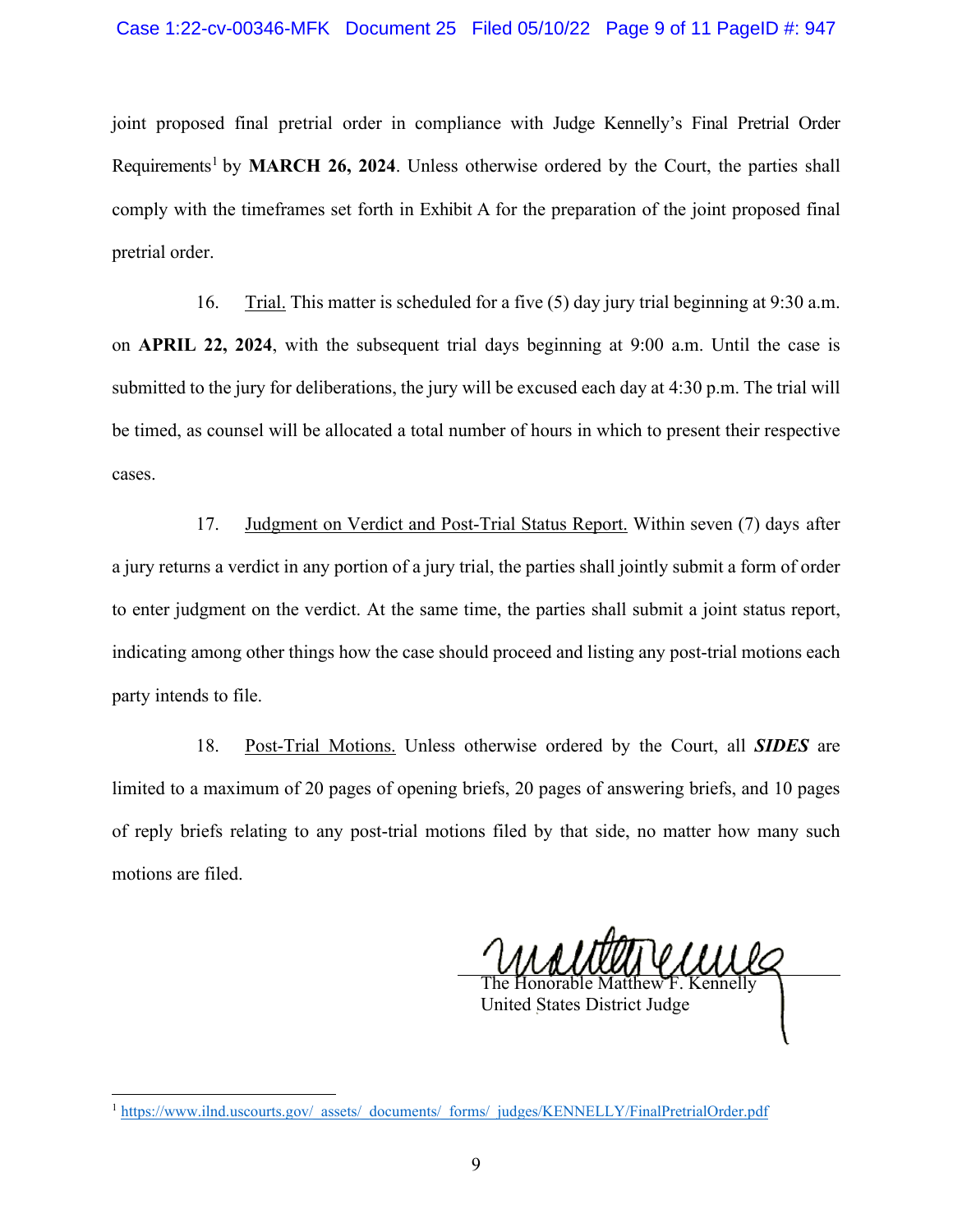# **EXHIBIT A**

| <b>EVENT</b>                                                                                 | <b>DEADLINE</b> |
|----------------------------------------------------------------------------------------------|-----------------|
| <b>Exchange Initial Disclosures</b>                                                          | June 3, 2022    |
| <b>Submit Proposed Protective Order</b>                                                      | June 3, 2022    |
| Plaintiffs identify accused products, damages model, and produces<br>file histories          | June 3, 2022    |
| Defendants produce core technical documents and sales figures<br>related to accused products | June 17, 2022   |
| <b>Plaintiffs' Initial Infringement Contentions</b>                                          | July 8, 2022    |
| Defendants' Initial Non-Infringement, Unenforceability, and<br><b>Invalidity Contentions</b> | July 22, 2022   |
| <b>Exchange list of terms to construe</b>                                                    | Oct. 7, 2022    |
| <b>Exchange proposed constructions</b>                                                       | Oct. 28, 2022   |
| <b>Substantial Completion of Document Production</b>                                         | Dec. 16, 2022   |
| Joinder of Parties and Amendment of Pleadings                                                | Dec. 30, 2022   |
| <b>Joint Claim Construction Chart</b>                                                        | Jan. 27, 2023   |
| <b>Plaintiffs' Opening Claim Construction Brief</b>                                          | Feb. 3, 2023    |
| <b>Defendants' Answering Claim Construction Brief</b>                                        | Feb. 17, 2023   |
| <b>Plaintiffs' Reply Claim Construction Brief</b>                                            | Mar. 3, 2023    |
| <b>Deadline for Technology Tutorial</b>                                                      | Mar. 17, 2023   |
| <b>Claim Construction Hearing</b>                                                            | Apr. 5, 2023    |
| <b>Plaintiffs' Final Infringement Contentions</b>                                            | May 5, 2023     |
| <b>Defendants' Final Invalidity Contentions and Non-Infringement</b><br><b>Contentions</b>   | May 19, 2023    |
| <b>Close of Fact Discovery</b>                                                               | June 16, 2023   |
| <b>Opening Expert Reports</b>                                                                | July 28, 2023   |
| <b>Rebuttal Expert Reports</b>                                                               | Aug. 25, 2023   |
| <b>Reply Expert Reports</b>                                                                  | Sep. 22, 2023   |
| <b>Close of Expert Discovery</b>                                                             | Oct. 27, 2023   |
| <b>Summary Judgment/Daubert Motions</b>                                                      | Nov. 10, 2023   |
| <b>Answer to Summary Judgment/Daubert Motions</b>                                            | Dec. 8, 2023    |
| <b>Reply to Summary Judgment/Daubert Motions</b>                                             | Dec. 22, 2023   |
| <b>Plaintiffs Provide Draft Joint Proposed Pretrial Order</b>                                | Mar. 5, 2024    |
| <b>Defendants Provide Comments and Edits to Draft Joint Proposed</b>                         | Mar. 12, 2024   |
| <b>Meet and Confer to Discuss Pretrial Order</b>                                             | Mar. 19, 2024   |
| <b>File Joint Proposed Pretrial Order</b>                                                    | Mar. 26, 2024   |